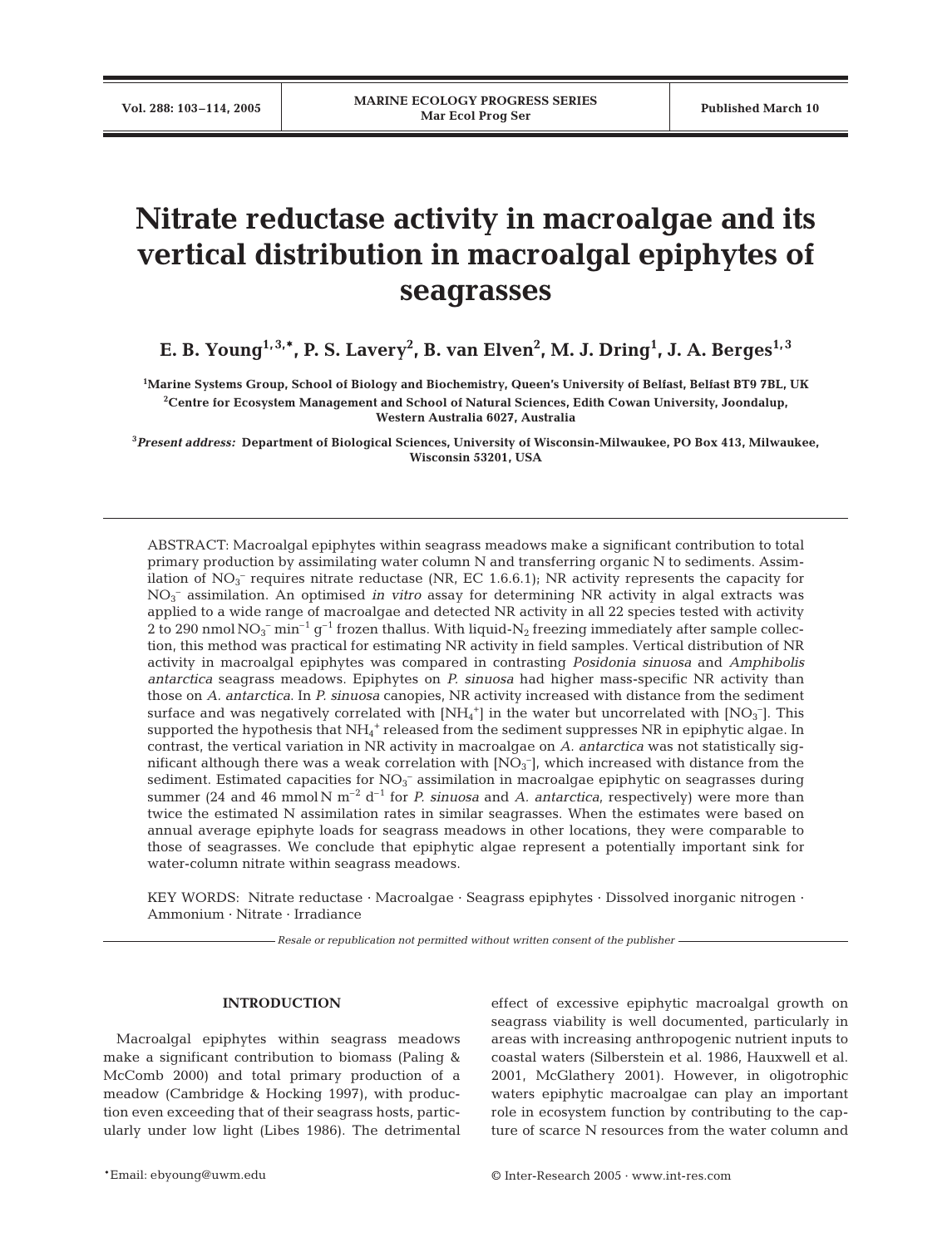the transfer of relatively N-rich organic matter to the sediments of seagrass meadows, promoting nutrient cycling (reviewed by McGlathery 2001).

Coastal waters off Western Australia have very low concentrations of inorganic N, mostly in the form of nitrate, which in summer is typically <0.6 µM (Johannes et al. 1994), yet they support abundant seagrass communities with diverse macroalgal epiphyte assemblages (Lavery & Vanderklift 2002). The contribution of epiphytes to the total N assimilation by seagrass meadows, and the extent to which epiphytic macroalgae compete for water column inorganic nitrogen, are poorly understood. The nitrogen requirements of seagrass meadows are also met by remineralisation of organic nitrogen in sediments and subsequent release of ammonium, much of which is rapidly assimilated by the seagrass and epiphytic communities and thus not released to the overlying water column (Lee & Dunton 1999).

Hauxwell et al. (2001) measured a gradient in ammonium concentration in a *Zostera marina* canopy, with highest concentrations closest to the sediment surface. Ammonium is taken up rapidly, and often preferentially over nitrate, by both seagrasses and macroalgae (Thomas & Harrison 1985, Paling & McComb 1994, Pedersen et al. 1997). Although inorganic N regenerated in the sediments is known to be important in supporting seagrass production (Lee & Dunton 1999), little is known about the relative importance of nitrate and ammonium for epiphytic algae, or the role of ammonium released from the sediment in determining nitrate use by algal epiphytes within the meadow. Dissolved inorganic N concentrations can be misleading because of rapid N uptake and turnover, so additional measures of nitrate assimilation are needed.

The capacity of algae to assimilate nitrate depends upon the enzyme nitrate reductase (NR, EC 1.6.6.1), which reduces nitrate to nitrite. NR activity is regulated in response to nitrate availability, is inhibited by ambient ammonium and is regarded as the rate-limiting step in uptake and assimilation of nitrate into amino acids (Dortch 1990, Solomonson & Barber 1990). Measurement of NR activity has been reported in relatively few macroalgal species (see Hurd et al. 1995), but studies have observed a strong correlation between NR activity and rates of nitrate incorporation both in phytoplankton (Berges et al. 1995) and in macroalgae (Davison et al. 1984). We aimed to use NR activity to estimate the nitrate assimilating capacity of epiphytic algae in seagrass meadows. While NR allows epiphytes to use nitrate from the water column, the gradient in ammonium released from seagrass sediments may suppress NR expression in macroalgae closer to the sediment and thus influence the form of inorganic N being taken up and assimilated by macroalgae depending on vertical distance from the sediment.

Measurement of NR activity can be difficult and some earlier papers reported low or no activity using an *in vitro* assay for algal extracts (e.g. Thomas & Harrison 1988, Corzo & Niell 1991) and seagrass tissues (Touchette & Burkholder 2001). Our preliminary results also failed to detect NR activity in seagrass leaves with this method. An alternative *in situ* assay measuring NR activity can yield higher activities (Corzo & Niell 1991, Lartigue & Sherman 2002), but *in situ* assays require tissue permeabilisation, which can confound interpretation (see Thomas & Harrison 1988, Corzo & Niell 1991, Hurd et al. 1995). Hurd et al. (1995) reported an improved *in vitro* method to assay NR activity which they tested on extracts of 6 macroalgal species. This method provides an algal-specific method for determining NR activity in seagrass epiphytes. Because the assay measures the activity of NR with substrates (i.e.  $NO<sub>3</sub><sup>-</sup>$  and NADH [nicotinamide dinucleotide diphosphate, reduced form]) at saturating concentrations (i.e. a conventional  $V_{\text{max}}$  assay), the activity measured is normally considered to represent a potential maximum. However, as a rate-limiting enzyme, NR may often be substrate-saturated, so NR activity may correlate quite closely with *in vivo* incorporation rates (e.g. Berges et al. 1995).

In this study, we aimed to establish a robust *in vitro* NR assay and demonstrate broad applicability in a wide range of algal taxa from the northern and southern hemispheres. Using the Hurd et al. (1995) NR assay, optimised for our species, we tested the hypothesis that ammonium released from seagrass sediments suppresses NR activity in macroalgal epiphytes within seagrass canopies. With this aim, we determined the vertical distribution of NR activity in macroalgal epiphytes in relation to vertical profiles of ammonium and nitrate concentration within 2 contrasting seagrass meadow types. We also evaluated the potential contribution of epiphytic algae to total inorganic N assimilation by seagrass meadows by using NR as an estimate of nitrate assimilation capacity.

#### **MATERIALS AND METHODS**

**Sampling of macroalgal epiphytes.** Stems of *Amphibolis antarctica* ([Labill.] Sonder & Aschers. *ex* Aschers) and leaves of *Posidonia sinuosa* (Cambridge & Kuo) with resident macroalgal epiphyte communities were collected from monospecific seagrass meadows in Shoalwater Bay, south of Perth, Western Australia (31° 17' S, 115° 42' E) in February 2001 at a depth of 2 to 5 m using SCUBA. Leaves or stems were divided into top, middle and lowest portions (corresponding, in *P.*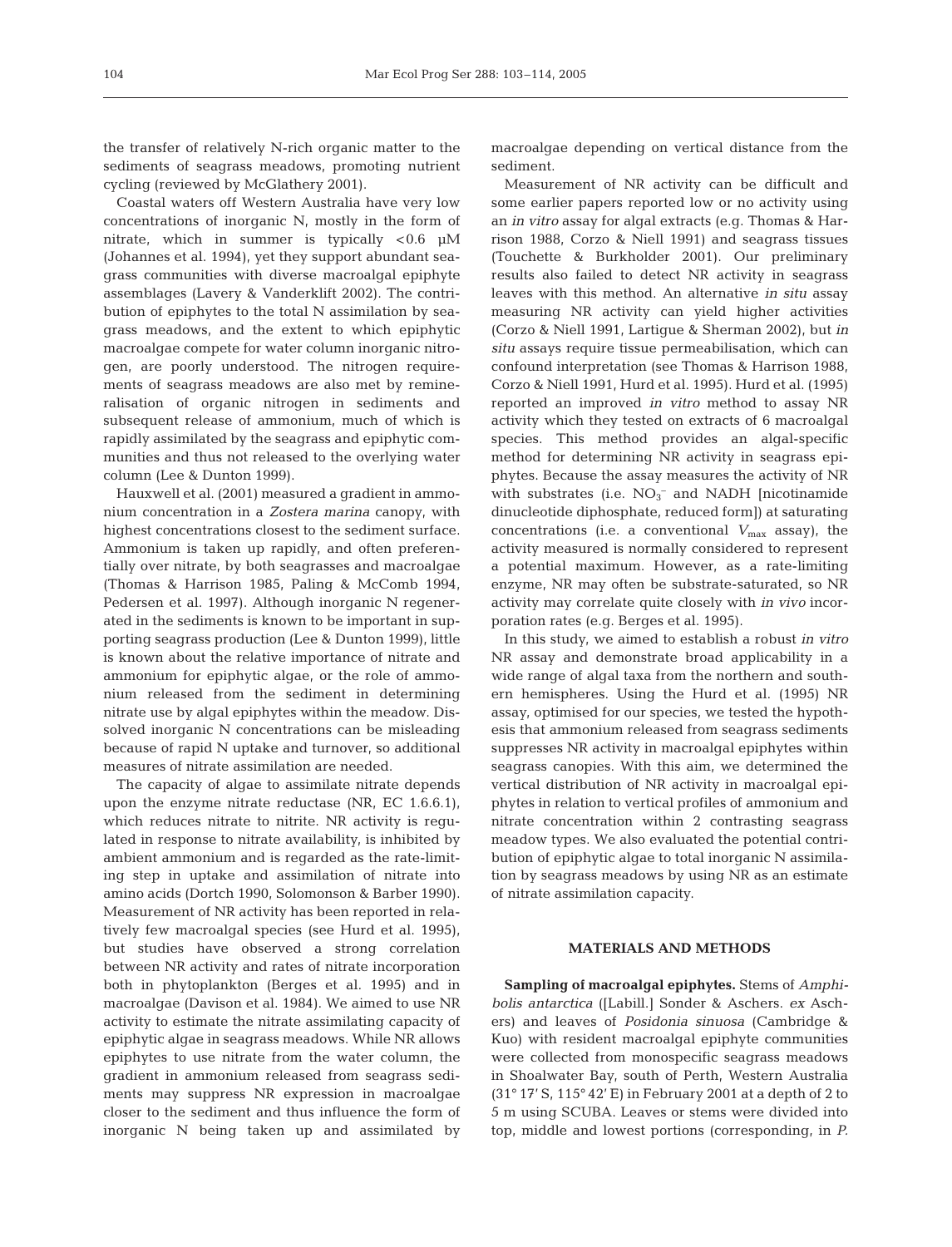*sinuosa* leaves, to 15 to 20 cm sections and, in *A. antarctica* stems, to the bottom 25 cm and two 10 cm sections above), and were blotted dry before freezing in liquid nitrogen within 15 min of collection.

**Brown algal collections.** Some samples for initial trials were transferred to the laboratory and stored in seawater tanks. Short incubations (<1 h) in tanks following initial collections resulted in a marked loss of activity (also seen in *Enteromorpha* sp. by Lartigue & Sherman 2002), and thus storage of unfrozen samples was avoided. Macroalgae were collected from the intertidal or subtidal region, blotted dry and frozen in liquid nitrogen within 15 min of collection. *Durvillaea potatorum* (Labillardière) Areschoug, *Macrocystis angustifolia* Bory, *Ecklonia radiata* (C. Agardh) J. Agardh, *Hormosira banksii* (Turner) Decaisne, *Cystophora torulosa* R. Brown *ex* Turner and *Sargassum* sp. were collected from Ocean Reef, near Sorrento, Australia (38° 28' S, 144° 43' E), in March 2000. *Fucus serratus* L., *F. vesiculosus* (L.) Lamour, *F. spiralis* L. and *Laminaria digitata* (Huds.) Lamour were collected from the intertidal region of Strangford Lough, at Portaferry, Northern Ireland (54° 23' N, 5° 34' W), between November 2000 and February 2001. Several macroalgal species (listed in 'Nitrate reductase activity' below) were also collected from reefs and seagrass substrates at Point Peron (32° 20' S, 115° 42' E) and Mettam's Pool (31° 52' S, 115° 45' E), near Perth, Australia, in February 2001.

**Inorganic nitrogen and light profiles in seagrass meadows.** Water was collected from sampling sites to characterise the vertical distribution of dissolved ammonium and nitrate availability within the seagrass meadows. Samples were collected manually using syringes attached by 1.5 m lengths of tubing to a cord, which was maintained vertical by a weight at the bottom and a float at the top. The tubing allowed water to be collected by the syringes distant from the vertical profile. The set-up was left in place for several minutes to minimise turbulence prior to sampling. Additional manual samples were taken using a syringe at the sediment surface (<1.5 cm). Duplicate profiles were sampled within each meadow at least 15 m apart and within 10 min of each other. Duplicate light attenuation profiles within *Posidonia sinuosa* and *Amphibolis antarctica* meadows were measured using a 2 pi quantum photometer (Li-Cor) attached to the top of a metal stake. PAR measurements were recorded at 50 mm intervals through the canopy by driving the stake into the sediment. To control for fluctuations in solar irradiance during the profiling period, PAR measurements were integrated over 1 min at each measuring point and all measurements were taken around midday on a cloudless day.

**Nitrate reductase activity.** NR activity was measured using the *in vitro* assay described by Hurd et al. (1995), modified and optimised for *Fucus serratus*, *F. spiralis* and *F. vesiculosus*. NR was extracted using a homogenisation buffer, which prevents NR degradation or oxidation, and assayed with saturating concentrations of NADH (0.2 mM) and  $NO<sub>3</sub><sup>-</sup>$  (10 mM). The production of  $NO_2^-$  (resulting from  $NO_3^-$  reduction) was monitored in replicate samples, by stopping the reaction with Zn acetate at given times, and measuring  $NO<sub>2</sub><sup>-</sup>$  using a standard spectrophotometric method. Hurd et al. (1995) determined that the addition of EDTA, bovine serum albumin (BSA), DL-dithiothreitol (DTT), polyvinylpyrolidone (PVP) and the detergent Triton X-100 (all Sigma) to the phosphate homogenising buffer helped maintain maximal NR activity. The effect of higher concentrations of Triton X-100 in the homogenisation medium on NR activity was tested in *F*. *vesiculosus* and a range of epiphytic algal species. Frozen macroalgal epiphytes on seagrasses were removed with a razor blade and ground in liquid  $N_2$ and homogenised (0.1 g tissue with 1 ml cold extraction buffer), using a glass tube and Teflon pestle. For 2 species, this homogenising method was compared with using a commercial homogeniser (Ultra-turrax, Ika Works). The effects of PVP and the inclusion of flavin adenine dinucleotide (FAD disodium salt, Sigma) in the assay were tested for 5 macroalgae, representative of epiphyte taxa present on the seagrasses: *Dictyota* sp., (Phaeophyta), *Hypnea* sp. (Rhodophyta), *Corallina* sp. (Rhodophyta), and *Enteromorpha* sp. (Chlorophyta). The effect of BSA (Fraction V Sigma) in the homogenisation medium was tested on *Laurencia majuscula* (Harvey) Lucas (Rhodophyta) and *Dictyota* sp. NR activity was also measured in *Colpomenia peregrina* (Sauvageau) Hamel (Phaeophyta). The final buffer composition used for homogenising epiphytic algae in determination of NR profiles was 200 mM sodium-phosphate buffer, pH 7.9, with  $0.3\%$  (w/v) PVP, 2 mM DTT, 5 mM  $Na<sub>2</sub>$ -EDTA, 3% (w/v) BSA, and 1% (v/v) Triton X-100 (all Sigma). The assay was carried out in 200 mM Na-PO4 buffer, pH 7.9, with 0.2 mM NADH (β form, Sigma), 0.02 mM FAD (Sigma), 20% assay volume as algal extract and  $10 \text{ mM KNO}_3$  added to start the reaction at ambient temperature: 22°C for Western Australian algae, corresponding to March water temperature in Perth coastal waters, 13°C for Irish seaweeds, or 16°C for SE Australian seaweeds (which were also assayed without FAD). The reaction was terminated with 1 M zinc acetate at time intervals 0 to 15 or 0 to 60 and the concentration of  $\mathrm{NO_2^-}$  formed was measured as described below. NR activity was calculated using linear regression of increasing  $NO_2^$ concentration over time. Extracts of *Dictyota* sp.*, Corallina* sp., *Entermorpha* sp., *Laurencia majuscula*, and *Champia zostericola* (Harvey) Reedman & Womersley (Rhodophyta) were individually assayed and compared with an assay where extracts of these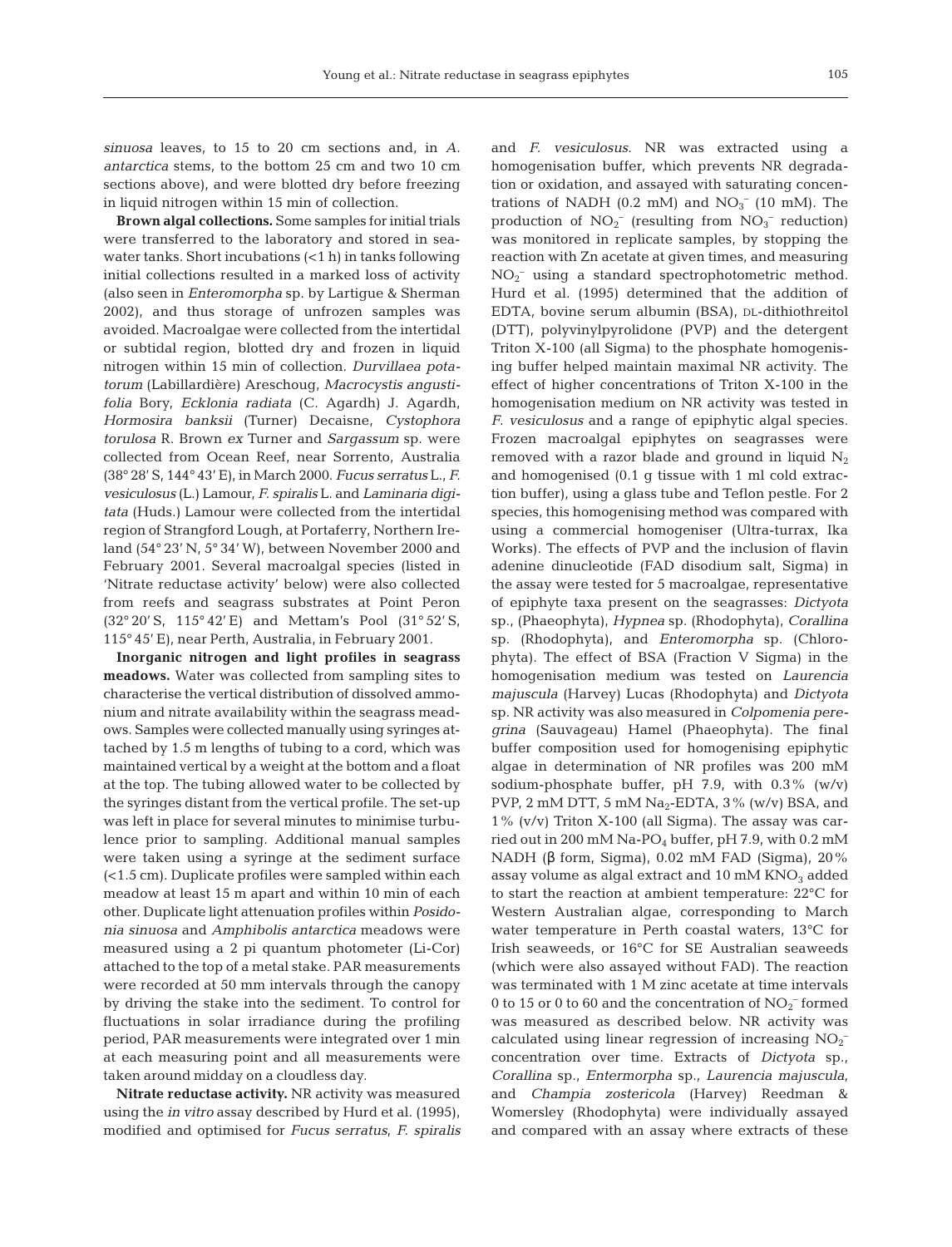algae were mixed in equal proportions and assayed as a pooled sample.

**Analysis of ammonium, nitrate and nitrite.** For the NR assays, nitrite was analysed spectrophotometrically according to Parsons et al. (1984). Nitrate plus nitrite in seawater samples was analysed in duplicate using an autoanalyser (Technicon). Ammonium concentration was estimated in duplicate samples from each sample using the fluorometric method of Holmes et al. (1999) with a Turner Designs 10AU fluorometer (Turner Systems).

**Biomass estimation and total meadow nitrate assimilation.** Epiphytic algal biomass on 10 stems of *Amphibolis antarctica* and 10 leaves of *Posidonia sinuosa* from the Shoalwater Bay sites was removed with a razor blade, described by Kendrick & Lavery (2001), and frozen in liquid  $N_2$  for determination of frozen mass. The samples were subsequently thawed, ovendried at 60°C and the relationship between frozen and dry mass determined by regression, separately for *A*. *antarctica* and *P*. *sinuosa* epiphyte assemblages. These relationships were used to convert NR activity from a frozen to a dry mass basis, and to estimate total NR activity in epiphyte biomass represented on each portion of leaf or stem.

The  $NO<sub>3</sub><sup>-</sup>$  assimilation capacity represented by biomass-specific NR activity levels in macroalgal epiphytes was converted to an areal basis using the measurements of epiphyte biomass per leaf or stem (above) and published estimates of shoot density (a monospecific *Posidonia sinuosa* meadow from Shoalwater Bay of 956 shoots  $m^{-2}$  [Cambridge & Hocking 1997] and a median shoot density of 750 shoots  $m^{-2}$  from a range reported for *Amphibolis* spp. meadows in Perth coastal waters [Kendrick et al. 1998]).

NO3 – assimilation can be defined as the reduction of NO3 – into amino acids, whereas N incorporation involves reduction of inorganic N to macromolecules including proteins. Estimates of potential  $NO<sub>3</sub><sup>-</sup>$  assimilation rates for the macroalgae were compared with estimates of N incorporated into above-ground new growth by seagrasses, excluding epiphytes, calculated from published values of 25.6 mg N m–2 d–1 for *Posidonia australis* and 49.7 mg N  $m^{-2}$  d<sup>-1</sup> for *Amphibolis antarctica* in Shark Bay (Walker & McComb 1988). To conservatively account for the discrepancy between N assimilation and N incorporation, the lowest incorporation efficiency of 16% in the seagrass *Thalassia testudinum* reported by Lee & Dunton (1999) was used to convert N incorporation to N assimilation rates for the seagrass component.

**Data analysis.** Differences in NR activity between different leaf or stem portions were evaluated separately for each seagrass using a 1-way ANOVA with a Tukey-Kramer pairwise post-hoc analysis testing for significance at p < 0.05 (SigmaStat, SPSS). NR activity

in epiphytes from the 2 seagrass meadows were compared with a 2-way ANOVA (SigmaStat). Light attenuation between the meadows was compared using a paired *t*-test (SigmaStat).

#### **RESULTS**

## **Optimisation of nitrate reductase assay**

Application of the optimised *in vitro* NR assay yielded NR activity in all macroalgal species tested. Assays of NR activity in *Fucus* species showed that increasing the concentration of Triton X-100 from 0.1%, used by Hurd et al. (1995), to 1% dramatically increased the NR activity extracted (results from present study [see Fig. 1A, Table 1] and from previous studies [see Table 1]). Increasing the Triton X-100 concentration from 1 to 2% did not yield higher NR activity from any of the test species (Fig. 1A, other species not shown, n = 3). The NR activity in *Fucus* species from Ireland was the highest, exceeding previous esti-



Fig. 1. Effect of homogenising conditions on nitrate reductase (NR) activity measured in macroalgal extracts. (A) Effect of different concentrations of Triton X-100 in the homogenising buffer on NR activity measured in *Fucus vesiculosus*. Extracts were homogenised with a mortar and pestle. Bars are mean; error bars are SD, n = 3. (B) Effect of manual glass mortar and Teflon pestle versus a commercial homogeniser on yield of NR activity in *Ulva* sp. and *Hypnea* sp., n = 1. FW: frozen thallus weight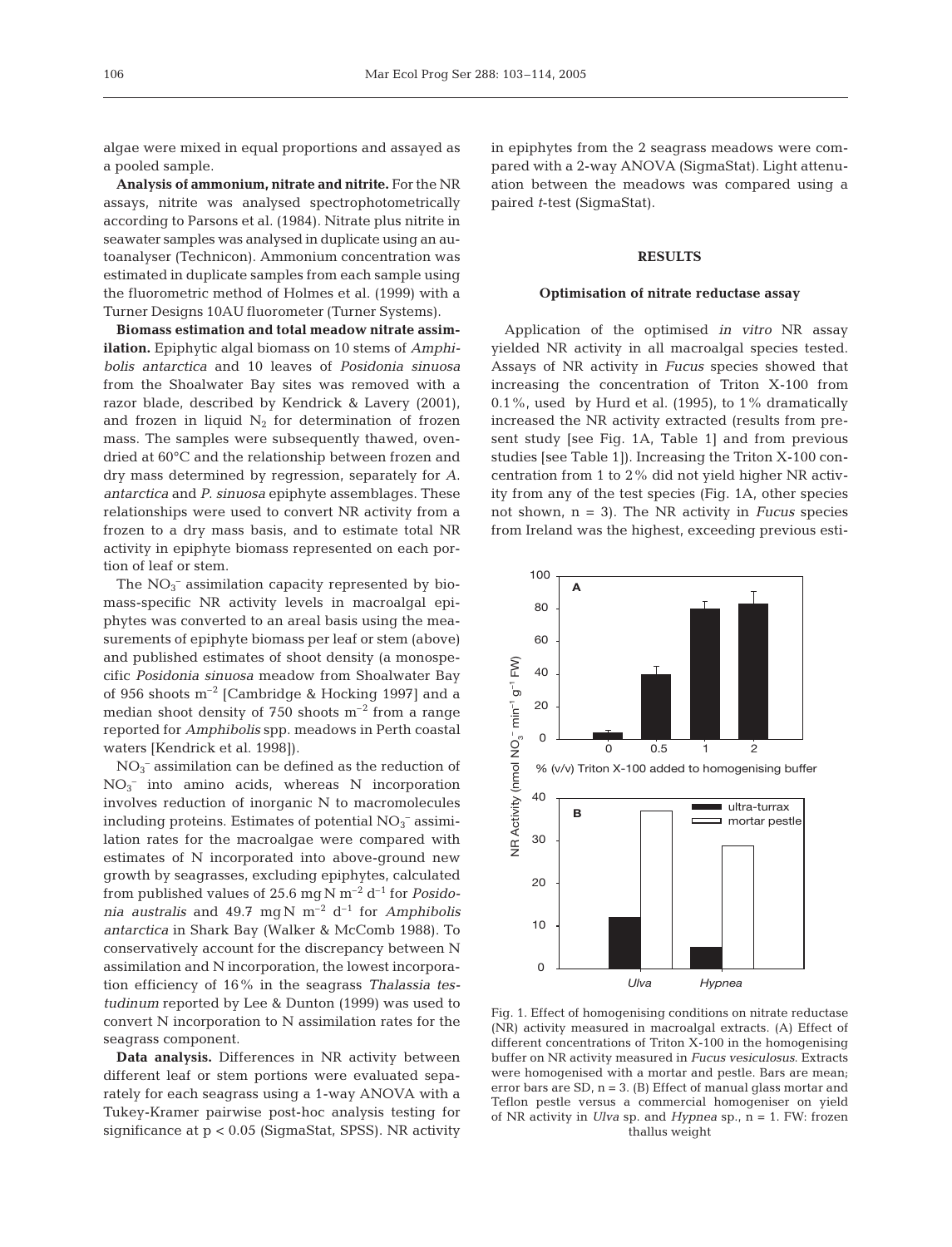mates nearly 10-fold (Table 1). In epiphytic algae from Western Australia, the highest NR activities were measured in *Ulva* and *Hypnea* species, at approximately 50 nmol  $NO_3^-$  min<sup>-1</sup> g<sup>-1</sup> frozen thallus weight (FW), and a minimum activity in any extract of  $2 \text{ nmol NO}_3^- \text{min}^{-1}$  $q^{-1}$  FW. The method of homogenisation was important in the yield of NR activity extracted from thalli. A 3fold higher activity was measured in *Ulva* and *Hypnea* species when using a glass tube and mechanically driven close-fitting Teflon pestle compared to extracts made using an Ultra-Turrax tissue homogeniser, even when ground with identical buffer (Fig. 1B). The NR activity yield was not affected by inclusion or exclusion of 0.3% insoluble PVP. Although the inclusion of FAD

Table 1. Comparison of maximum nitrate reductase (NR) activities measured in extracts of macroalgae from a range of taxonomic groups, using the *in vitro* method and normalised to frozen weight (FW). Where included, measures of variation are standard deviation unless indicated otherwise (SE = standard error). W Aust: Perth coastal waters, Western Australia; SE Aust: Sorrento, Victoria; Ireland: Strangford Lough, N. Ireland. FAD: flavin adenine dinucleotide

| Species (sampling site<br>or laboratory cultured)                                                                          | Max. NR activity<br>Notes/<br>(nmol $NO_3^-$ min <sup>-1</sup> $q^{-1}$ FW)<br>comments |                     | Source                     |  |  |  |  |
|----------------------------------------------------------------------------------------------------------------------------|-----------------------------------------------------------------------------------------|---------------------|----------------------------|--|--|--|--|
| Phaeophyta                                                                                                                 |                                                                                         |                     |                            |  |  |  |  |
| Macrocystis integrifolia (BC, Canada)                                                                                      | $9.61 (\pm 1.8)$                                                                        |                     | Hurd et al. (1995)         |  |  |  |  |
| Macrocystis angustifolia (South Africa)                                                                                    | 3.3                                                                                     |                     | Haxen & Lewis (1981)       |  |  |  |  |
| Macrocystis angustifolia (Cultured)                                                                                        | 11.7                                                                                    | $a(1.8 \text{ mM})$ | Haxen & Lewis (1981)       |  |  |  |  |
| Laminaria digitata (Scotland)                                                                                              | 5.3                                                                                     |                     | Davison & Stewart (1984a)  |  |  |  |  |
| Laminaria digitata (Ireland)                                                                                               | 60 ( $\pm$ 5.4)                                                                         | $+FAD$              | Present study              |  |  |  |  |
| Fucus gardneri (BC, Canada)                                                                                                | $35.99 \ (\pm 1.58)$                                                                    |                     | Hurd et al. (1995)         |  |  |  |  |
| <i>Fucus serratus</i> (Ireland)                                                                                            | 165 $(\pm 18)$                                                                          | $+FAD$              | Present study              |  |  |  |  |
| <i>Fucus spiralis</i> (Ireland)                                                                                            | 273 $(\pm 8)$                                                                           | $-FAD$              | Present study              |  |  |  |  |
| Fucus vesiculosus (Ireland)                                                                                                | $290 (\pm 15)$                                                                          | $-FAD$              | Present study              |  |  |  |  |
| Pelvetia canaliculata (Ireland)                                                                                            | 122 ( $\pm$ 9.8)                                                                        | $-FAD$              | Present study              |  |  |  |  |
| Dictyota sp. (W Aust)                                                                                                      | 40.6 $(\pm 1.6)$                                                                        | $+FAD$              | Present study              |  |  |  |  |
| Sargassum sp. (W Aust)                                                                                                     | 10.8                                                                                    | $+FAD$              | Present study              |  |  |  |  |
| Sargassum sp. (SE Aust)                                                                                                    | 31.9                                                                                    | $_{\rm b}$          | Present study              |  |  |  |  |
| Ecklonia radiata (SE Aust)                                                                                                 | 16.7                                                                                    | $_{\rm b}$          | Present study              |  |  |  |  |
| Durvillaea potatorum (SE Aust)                                                                                             | 4.5                                                                                     | $_{\rm b}$          | Present study              |  |  |  |  |
| Cystophora torulosa (SE Aust)                                                                                              | 4.5                                                                                     | $\mathbf b$         | Present study              |  |  |  |  |
| Hormosira banksii (SE Aust)                                                                                                | 1.8                                                                                     | $\mathbf b$         | Present study              |  |  |  |  |
| Macrocystis angustifolia (SE Aust)                                                                                         | 5.5                                                                                     | $\mathbf b$         | Present study              |  |  |  |  |
| Colpomenia peregrina (W Aust)                                                                                              | 2.5                                                                                     |                     | Present study              |  |  |  |  |
|                                                                                                                            |                                                                                         |                     |                            |  |  |  |  |
| Rhodophyta                                                                                                                 |                                                                                         |                     |                            |  |  |  |  |
| Porphyra yezoensis (Japan)                                                                                                 | 33.2                                                                                    | $\mathsf C$         | Araki et al. (1979)        |  |  |  |  |
| Porphyra perforata (BC, Canada)                                                                                            | 20.8                                                                                    |                     | Thomas & Harrison (1988)   |  |  |  |  |
| <i>Porphyra</i> sp. (BC, Canada)                                                                                           | 4.0 ( $\pm$ 0.96)                                                                       |                     | Hurd et al. (1995)         |  |  |  |  |
| Corallina vancouvensis (BC, Canada)                                                                                        | $22.6 (\pm 1.31)$                                                                       |                     | Hurd et al. (1995)         |  |  |  |  |
| Corallina sp. (W Aust)                                                                                                     | $30.8 (\pm 2.1)$                                                                        |                     | Present study              |  |  |  |  |
| Laurencia majuscula (W Aust)                                                                                               | 3.4 $(\pm 1.6)$                                                                         |                     | Present study              |  |  |  |  |
| Chondrous crispus (Ireland)                                                                                                | $108 (\pm 17)$                                                                          |                     | Present study              |  |  |  |  |
| Palmaria palmata (Ireland)                                                                                                 | $9.7~(\pm 3.7)$                                                                         |                     | Present study              |  |  |  |  |
| Hypnea sp. (W Aust)                                                                                                        | 48.7 $(\pm 1.9)$                                                                        |                     | Present study              |  |  |  |  |
| Champia sp. (W Aust)                                                                                                       | 17.1 $(\pm 1.3)$                                                                        |                     | Present study              |  |  |  |  |
| Gracilaria tenuisipitata (Cultured)                                                                                        | 43.3                                                                                    | $^{\rm a}$ (500 µM) | Lopes et al. (1997)        |  |  |  |  |
| Gelidium sp. (AL, USA)                                                                                                     | 11.50 ( $\pm$ 0.33 SE)                                                                  |                     | Lartique & Sherman (2002)  |  |  |  |  |
| Chlorophyta                                                                                                                |                                                                                         |                     |                            |  |  |  |  |
| Ulva sp. (AL, USA)                                                                                                         | 3.67 $(\pm 0.17 \text{ SE})$                                                            |                     | Lartique & Sherman (2002)  |  |  |  |  |
| Ulva sp. (BC, Canada)                                                                                                      | 9.3 $(\pm 1.6)$                                                                         |                     | Hurd et al. (1995)         |  |  |  |  |
| $U$ <i>lva</i> sp. (Ireland)                                                                                               | 45.9 $(\pm 14.2)$                                                                       |                     | Present study              |  |  |  |  |
| Ulva sp. (W Aust)                                                                                                          | $37.3~(\pm 5.4)$                                                                        |                     | Present study              |  |  |  |  |
| Enteromorpha sp. (AL, USA)                                                                                                 | $9.67 \ (\pm 1.17 \ \text{SE})$                                                         |                     | Lartigue & Sherman 2002)   |  |  |  |  |
| Enteromorpha (BC, Canada)                                                                                                  | 26.7                                                                                    |                     | Hurd et al. (1995)         |  |  |  |  |
| Acetabularia mediterranea (Cultured)                                                                                       | 120                                                                                     | $\mathsf{C}$        | Balandin & Aparicio (1992) |  |  |  |  |
| Key to localities in this study:                                                                                           |                                                                                         |                     |                            |  |  |  |  |
| ${}^{\text{a}}\text{NO}_3^-$ enriched preincubation conditions (NO <sub>3</sub> <sup>-</sup> concentration in parentheses) |                                                                                         |                     |                            |  |  |  |  |
| <sup>b</sup> Assayed without FAD; effect of FAD not tested                                                                 |                                                                                         |                     |                            |  |  |  |  |
| $\mathbf{c}$ in $\mathbf{b}$ and $\mathbf{c}$ is the contract of $\mathbf{c}$ is the contract of $\mathbf{d}$ is a second  |                                                                                         |                     |                            |  |  |  |  |

c NR activity per protein converted to per mass using a value of 10 mg protein g–1 wet weight from *A. mediterranea*, or 25 mg protein g–1 wet weight used by Hurd et al. (1995) for *Pophyra perforata*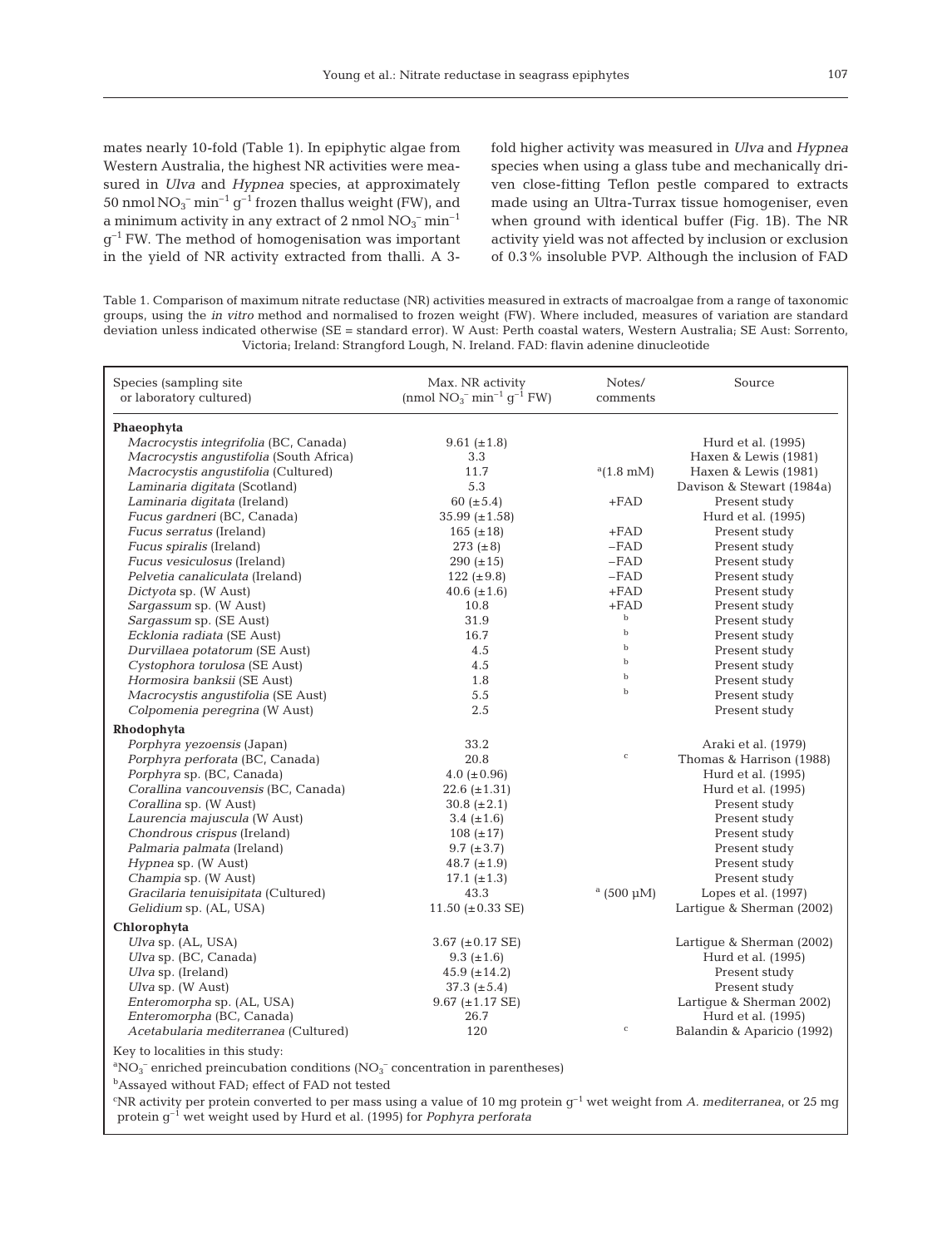

NR Activity (nmol  $NO_3^-$  min<sup>-1</sup> g<sup>-1</sup> FW)

Fig. 2. Dissolved inorganic nitrogen concentrations, irradiance and NR activity in epiphytic algae over a vertical gradient from the sediment surface in (A,C,E,G) *Amphibolis antarctica* and (B,D,F,H) *Posidonia sinuosa* meadows in Shoalwater Bay, Western Australia. (A–D) Vertical profiles through the water column and canopy of  $(A,B)$   $NH_4^+$  and  $(C,D)$   $NO_3^-$  + NO<sub>2</sub><sup>-</sup> concentration. Plots show duplicate profiles sampled through each meadow type. (E,F) Light attenuation through the canopy of *A*. *antarctica* and *P. sinuosa* meadows (mean ± SD, n = 2). (G–H) Vertical distribution of mean NR activity (+1 SD) in algal epiphytes from *A*. *antarctica* and *P*. *sinuosa* meadows, n = 6 to 14. low: epiphytes removed from the seagrass stem or leaf closest to the sediment surface; mid: epiphytes removed from middle part of seagrass stem or leaf; top: epiphytes removed from portion of seagrass furthest from the sediment (see text for details). Bars with statistically different values are labelled with different letters

in the assay improved activity in *Fucus serratus* and *Laminaria digitata*, it did not significantly elevate activity in *F. spiralis*, *F. vesiculosus*, and the epiphytic species *Corallina* sp., *Hypnea* sp., *Dictyota* sp. or *Enteromorpha* sp., although NR activity was highly variable among replicate plants of *Dictyota* sp. and *Enteromorpha* sp. (n = 3 to 6). The exclusion of BSA from the homogenisation buffer resulted in a 25 to 40% decline in measured NR activity in extracts of *F*. *vesiculosus*, *Laurencia majuscula* and *Dictyota* sp. (n = 3; not shown). In a combined assay, there was only a very minor inhibition of NR activity in each species by the inclusion of extracts of other species; individually assayed extracts of the epiphytic algae yielded a mean NR activity of 2.86 nmol $NO<sub>3</sub>$ <sup>-</sup>  $\min^{-1}$  g<sup>-1</sup> FW and in the pooled sample, the NR activity was  $2.65 \text{ mmol} \text{NO}_3 \text{ cm}^{-1} \text{ g}^{-1} \text{FW}$ , within 7% of the mean value.

# **Nutrient and light profiles in seagrass meadows**

Dissolved inorganic nitrogen concentrations were low in the open coastal water sampled in replicate vertical profiles through seagrass meadows in Shoalwater Bay (Fig. 2A–D). In both *Amphibolis antarctica* and *Posidonia sinu-* $\emph{osa}$  meadows, the trend was for a higher  $\rm NH_4{}^+$ concentration in the water close to the sediment surface (Fig. 2A,B). There was an increase in  $NO<sub>3</sub><sup>-</sup>$  concentration with distance from the sediment in the *A. antarctica* meadows but no statistically significant vertical variation in  $NO<sub>3</sub><sup>-</sup>$  concentration in *P. sinuosa* meadows (Fig. 2C,D). The lowest  $NH_4$ <sup>+</sup> concentration within the seagrass canopy and in the overlying water column was observed in the *A. antarctica* meadows. The concentration of  $NH_4^+$  and  $NO_3^-$  at the sediment surface was similar (0.3 to 0.5  $\mu$ M for NH<sub>4</sub><sup>+</sup> and 0.6 to 0.8  $\mu$ M for  $NO<sub>3</sub><sup>-</sup>$ ) in both seagrass types. In the overlying water column,  $NO<sub>3</sub><sup>-</sup>$  concentrations were higher in *A. antarctica* than in *P. sinuosa* meadows, but the  $NH_4^+$  concentrations were more similar  $( $0.5 \mu M$ ) above both meadow types.$ 

The attenuation of PAR through the canopy was significantly greater in the *Amphibolis antarctica* meadow than in the *Posidonia sinuosa* meadow (<0.001) (Fig. 2E,F). Mean canopy attenuation coefficients were  $10.9 \pm 3.7$  and 1.3  $\pm$  1.1 m<sup>-1</sup> (n = 2), respectively, for *A. antarctica* and *P. sinuosa* canopies.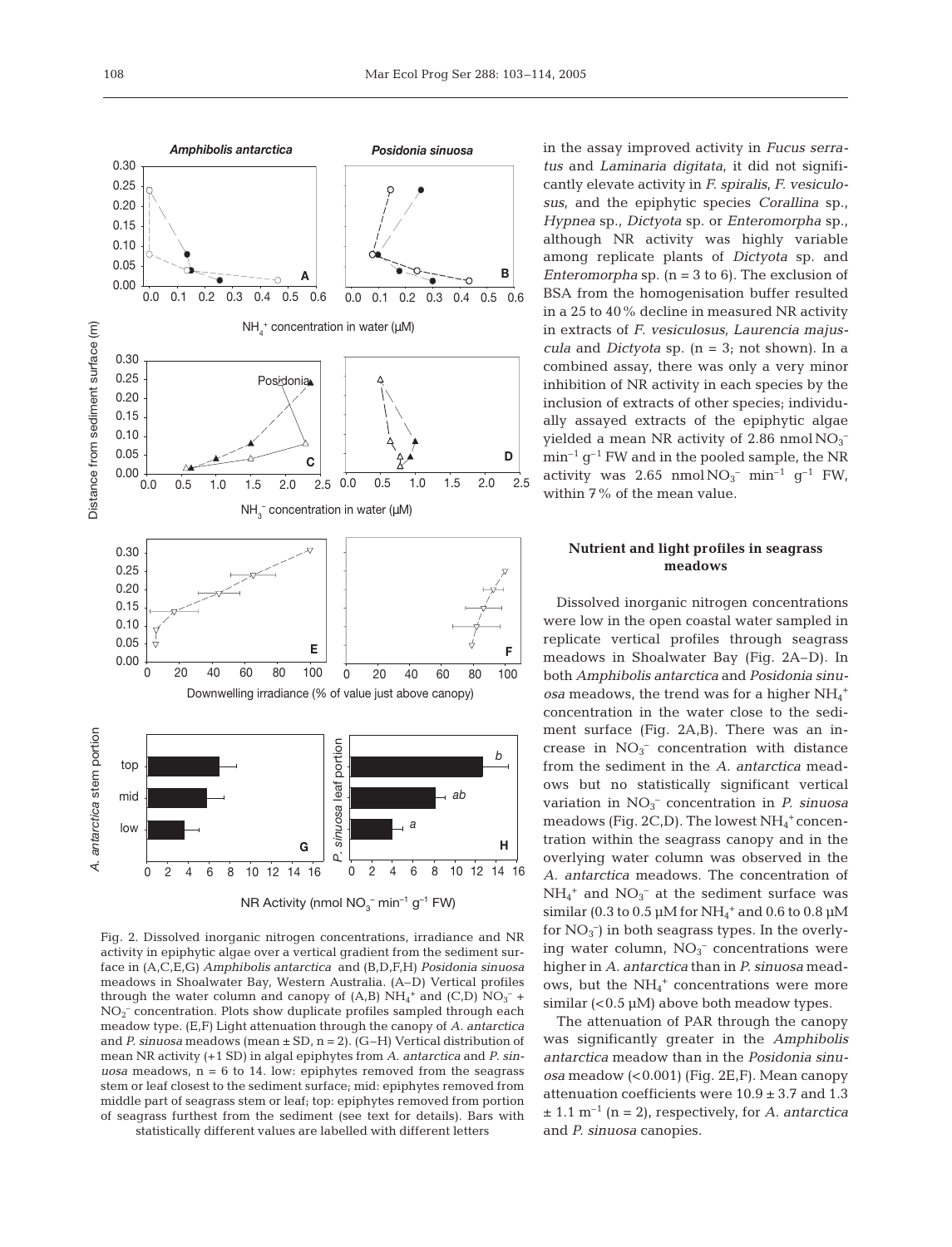## **Vertical distribution of NR activity**

NR activity measured in algal epiphytes from seagrass leaves increased with distance from the sediment surface in *Posidonia sinuosa* meadows (Fig. 2H; p = 0.0283, *F* = 4.053, df 2,28; 1-way ANOVA). Pairwise analysis suggested that the differences in NR activity in epiphytes from the lowest and uppermost portions of leaves of *P. sinuosa* were significant (p < 0.05), but differences in NR activity of algae from the top and middle or lowest and middle portions of the leaves were not significant (Fig. 2H). While a similar trend was apparent for *Amphibolis antarctica* stems, this was not statistically significant ( $p > 0.5$ , Fig. 2G). NR activity in epiphytes sampled from *P. sinuosa* leaves was higher than the activity observed in epiphytes from *A. antarctica* stems (p < 0.008, 2-way ANOVA). When plotted against the vertical distribution of inorganic N (Fig. 3), the NR activity in epiphytic algae on *A. antarctica* showed a close negative correlation with  $NH_4^+$  ( $r^2 = 0.999$ ; NR activity =  $-9.757$  [NH<sub>4</sub><sup>+</sup>] + 7.056) and positive correlation with  $NO_3^-$  concentration ( $r^2 = 0.991$ ). The relationship between inorganic N concentration and NR activity in *P. sinuosa* epiphytes was less clear-cut; there was a fair correlation and negative relationship between NR activity and  $NH_4^+$  concentration ( $r^2$  = 0.792; NR activity =  $-34.156 \times [NH_4^+] + 17.421$ ) but no relationship to  $NO_3^$ concentration in the water column  $(r^2 = 0.199)$ . The *x*intercepts for the linear relationship between NR activity and NH4 <sup>+</sup> concentration (Fig. 3A) suggested that the ambient NH4 <sup>+</sup> concentration required to achieve no NR activity was 1.38 µM (*A. antarctica* epiphytes) and 1.96 µM (*P. sinuosa* epiphytes).

## **Distribution of epiphyte biomass and NR activity**

Maximum NR activity was used to derive the estimated NO<sub>3</sub><sup>-</sup> assimilating capacity associated with macroalgal epiphyte assemblages. Even though the biomass-specific NR activity in *Posidonia sinuosa* epiphytes was higher (Fig. 2G,H), each *Amphibolis antarctica* stem supported twice the nitrate assimilation capacity of each *P. sinuosa* leaf because of the higher epiphytic macroalgal biomass (Table 2). The middle stem section of *A. antarctica* often supported large clumps of a single alga, evident in the vertical biomass distribution shown in Table 2. On *P. sinuosa* leaves, the greatest algal biomass accumulation was on the oldest, uppermost section of the leaf.

Using published estimates of shoot or leaf areal density (Cambridge & Hocking 1997, Kendrick et al. 1998), the calculated area-specific  $NO<sub>3</sub><sup>-</sup>$  assimilation capacity of *Amphibolis antarctica* epiphyte assemblages was estimated at almost double that of the epiphytes in



Fig. 3. NR activity in epiphytes on seagrasses plotted against (A) ambient ammonium and (B) nitrate concentrations in the water column. Lines are linear regressions (Sigmaplot):  $r^2$  = 0.9986 and 0.9906 for *Amphibolis antarctica* and  $r^2$  = 0.7922 and 0.1994 for *Posidonia sinuosa* for  $NH_4^+$  and  $NO_3^-$ , respectively

*Posidonia sinuosa* meadows (Table 2). In both seagrass types, the N assimilation capacity of the macroalgal epiphytes was more than double the estimated maximum rate of N acquisition by the seagrass component of the meadow.

### **DISCUSSION**

#### **Nitrate reductase assay optimisation**

NR activity could be measured in all 22 species of algae from Ireland, SE Australia and Western Australia (Table 1). The optimised *in vitro* NR activity assay can be applied to diverse red, green and brown macroalgal taxa, despite previous reports indicating poor or no yield of NR activity in some species using an *in vitro* assay (Thomas & Harrison 1988, Corzo & Niell 1991). In *Fucus* and *Laminaria* species, the NR activity mea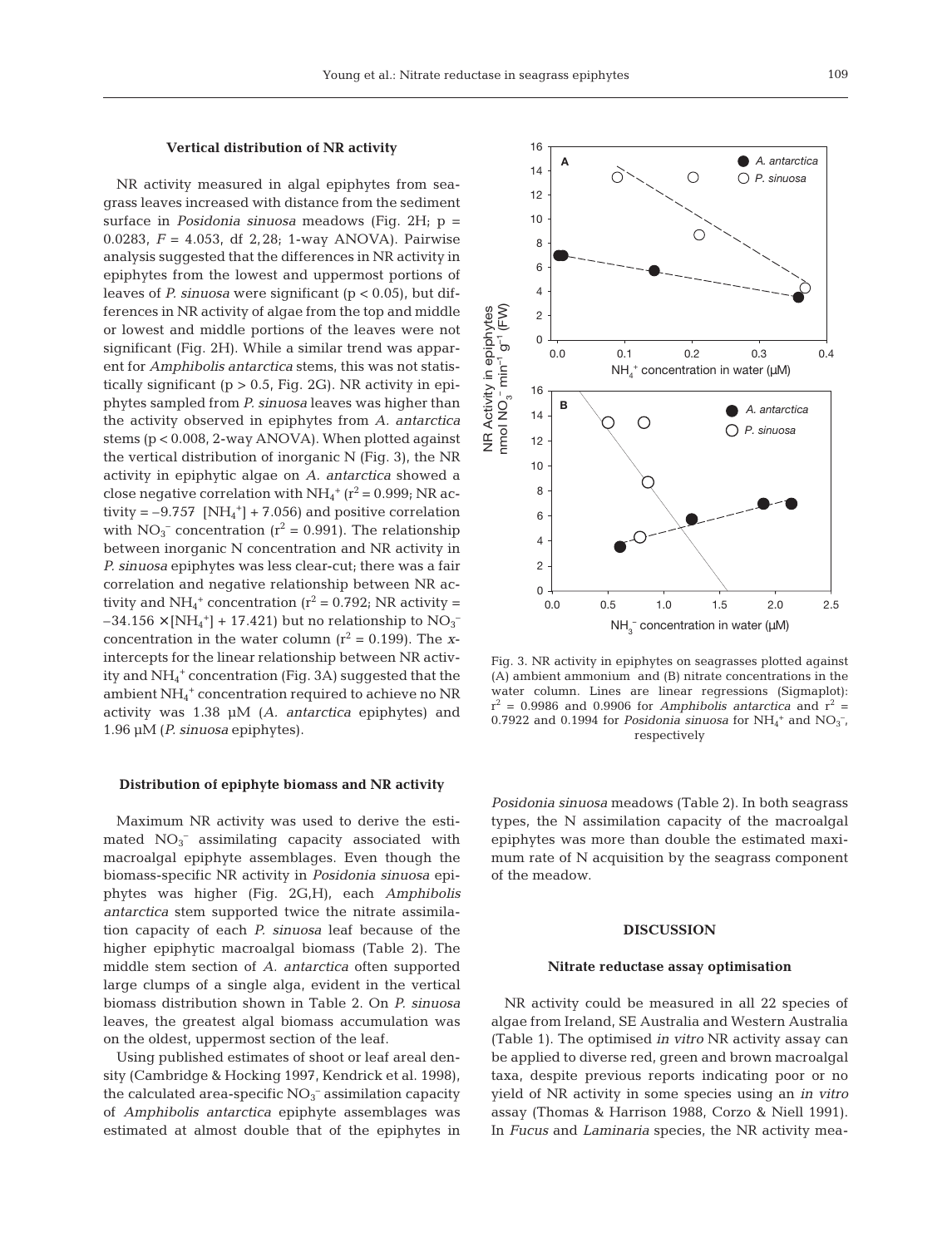110

| Table 2. Algal biomass epiphytic on stems of <i>Amphibolis antarctica</i> and leaves of <i>Posidonia sinuosa</i> collected in Shoalwater Bay,                          |
|------------------------------------------------------------------------------------------------------------------------------------------------------------------------|
| and the vertical distribution of $NO_3^-$ assimilation capacity (standard error [SE], n = 6 to 14). Assimilation is conversion of $NO_3^-$ to                          |
| $NH_4$ <sup>+</sup> or amino acids (based on NR activity estimates). Biomass estimates are means of 20 leaves or stems (SE). NO <sub>2</sub> <sup>-</sup> assimilation |
| capacity for meadows were estimated using published values of shoot density. No co-efficient of variation available for the shoot                                      |
| density estimates. Top: portion of seagrass furthest from the sediment; Mid: portion of seagrass in middle; Low: the seagrass stem                                     |
| or leaf closest to the sediment surface                                                                                                                                |

|                       | Epiphyte dry<br>biomass<br>(q leaf <sup>-1</sup> or stem <sup>-1</sup> ) | $NO_3^-$ assimilation<br>capacity in epiphytes<br>(umol $NO3^-$<br>$leaf^{-1}$ or stem <sup>-1</sup> $d^{-1}$ )                                                                                                                                                                                                                                                   | Epiphyte<br>$NO3$ <sup>-</sup> assimilation<br>capacity in meadow<br>(mmol $NO_3^-$ m <sup>-2</sup> d <sup>-1</sup> | Estimated<br>seagrass N<br>incorporation<br>(mmol N m <sup>-2</sup> d <sup>-1</sup> ) | Estimated max-<br>imum seagrass<br>N assimilation<br>(mmol N m <sup>-2</sup> d <sup>-1</sup> ) |
|-----------------------|--------------------------------------------------------------------------|-------------------------------------------------------------------------------------------------------------------------------------------------------------------------------------------------------------------------------------------------------------------------------------------------------------------------------------------------------------------|---------------------------------------------------------------------------------------------------------------------|---------------------------------------------------------------------------------------|------------------------------------------------------------------------------------------------|
| Posidonia sinuosa     |                                                                          |                                                                                                                                                                                                                                                                                                                                                                   |                                                                                                                     | $1.83(0.14)^c$                                                                        | $10.99(0.84)^d$                                                                                |
| Top                   | 0.172(0.044)                                                             | 22.24 (4.24)                                                                                                                                                                                                                                                                                                                                                      |                                                                                                                     |                                                                                       |                                                                                                |
| Mid                   | 0.028(0.004)                                                             | 2.31(1.51)                                                                                                                                                                                                                                                                                                                                                        |                                                                                                                     |                                                                                       |                                                                                                |
| Low                   | 0.026(0.003)                                                             | 1.08(1.58)                                                                                                                                                                                                                                                                                                                                                        |                                                                                                                     |                                                                                       |                                                                                                |
| Total per leaf        | 0.225(0.044)                                                             | 25.62 (4.24)                                                                                                                                                                                                                                                                                                                                                      | $24.65^{\rm a}$                                                                                                     |                                                                                       |                                                                                                |
| Amphibolis antarctica |                                                                          |                                                                                                                                                                                                                                                                                                                                                                   |                                                                                                                     | $3.5(1.78)^c$                                                                         | 21.3 $(10.7)^d$                                                                                |
| Top                   |                                                                          | 0.78(0.11)                                                                                                                                                                                                                                                                                                                                                        | 27.63 (2.65)                                                                                                        |                                                                                       |                                                                                                |
| Mid                   | 1.46(0.34)                                                               | 32.79 (3.85)                                                                                                                                                                                                                                                                                                                                                      |                                                                                                                     |                                                                                       |                                                                                                |
| Low                   | 0.053(0.013)                                                             | 0.91(2.15)                                                                                                                                                                                                                                                                                                                                                        |                                                                                                                     |                                                                                       |                                                                                                |
| Total per stem        | 2.30(0.34)                                                               | 61.33 (3.85)                                                                                                                                                                                                                                                                                                                                                      | 45.99 <sup>b</sup>                                                                                                  |                                                                                       |                                                                                                |
|                       |                                                                          | $\frac{\partial T}{\partial x}$ is a more chost denote. OFC choose $m=2$ more that $R_{\text{out}}$ $R_{\text{in}}$ and $\sigma_{\text{out}}$ and $\sigma_{\text{out}}$ $R_{\text{out}}$ and $\sigma_{\text{out}}$ $R_{\text{out}}$ and $\sigma_{\text{out}}$ and $\sigma_{\text{out}}$ $\sigma_{\text{out}}$ and $\sigma_{\text{out}}$ $\sigma_{\text{out}}$ and |                                                                                                                     |                                                                                       |                                                                                                |

a Using a mean shoot density, 956 shoots m–2 , reported for *P. sinuosa* meadow, Shoalwater Bay (Cambridge & Hocking 1997)  $b$ Using a median shoot density of 750 shoots  $m^{-2}$  from a range reported for *Amphibolis* meadows in Perth coastal waters (Kendrick et al. 1998)

c Estimates of N incorporated into above-ground new growth by seagrasses (inorganic to organic N), excluding epiphytes, calculated from average yearly values of  $25.6 \pm 2$  mg N m<sup>-2</sup> d<sup>-1</sup> for *Posidonia australis* and  $49.7 \pm 25$  mg N m<sup>-2</sup> d<sup>-1</sup> for *A. antarctica* in Shark Bay (Walker & McComb 1988)

<sup>d</sup>Using the minimum efficiency of N incorporation of 16% of the inorganic N taken up by seagrass (*Thalassia testudinium*; Lee & Dunton 1999), the N incorporation rates from Walker & McComb (1988) were used to estimate a maximum N assimilation rate by *P. sinuosa* and *A. antarctica*

sured in this study was much higher than in previous reports (Table 1), probably reflecting the effect of higher Triton X-100 concentration and an optimised assay. For other species, the rates of NR activity measured in this study are comparable with those of previous studies (Table 1), e.g. *Corallina vancouvensis* from British Columbia (Hurd et al. 1995) and *Corallina* sp. from Australian seagrass stems yielded an NR activity of  $22.6 \pm 1.31$  and  $30.8 \pm 2.1$  nmol  $NO_3^-$  min<sup>-1</sup> g<sup>-1</sup> FW, respectively.

The homogenisation method was important in extracting NR activity from the algae, and the combination of liquid  $N_2$  grinding (Hurd et al. 1995, Lopes et al. 1997, Lartigue & Sherman 2002) and the Teflon pestle and glass tube homogeniser is recommended over the automated tissue homogenisers (e.g. Davison & Stewart 1984a). Hurd et al. (1995) also noted that sonication was not recommended. Extraction efficiency also improved with 1% Triton X-100, rather than the 0.1% used by Hurd et al. (1995). The present study confirms the importance of including DTT and BSA in the extraction buffer to protect from enzyme inactivation and proteolytic digestion although Lartigue & Sherman (2002) found casein more effective than BSA in stablising NR activity in *Enteromorpha* sp. FAD and PVP seem to be less important in optimising NR activity (see Everest et al. 1984, Hurd et al. 1995, Lopes et al. 1997) and the requirement for these additions may be species-specific.

The lack of inhibition of net NR activity in combined extracts of different epiphytic seaweeds indicates that the assay technique can be applied with confidence to epiphytic algal assemblages. Despite the mixed samples, the range of NR activities in the epiphytic algae from seagrass leaf or stem portions (4 to 15 nmol  $\mathrm{NO_3}^ \min^{-1}$  g<sup>-1</sup> FW) is comparable with values in individual samples of red, brown and green algal species (Table 1; Hurd et al. 1995).

# **Vertical profiles of NR activity**

NR activity of macroalgal epiphytes on *Amphibolis antarctica* and *Posidonia sinuosa* was inversely correlated with NH<sub>4</sub><sup>+</sup> concentration in the seawater (which decreased with distance from the sediment surface). This supports the hypothesis that  $NH_4$ <sup>+</sup> released from the sediments suppresses expression of NR activity in macroalgal epiphytes on *P. sinuosa* seagrass. Dissolved NH4 <sup>+</sup> released from the sediments may be preferentially taken up by macroalgae within seagrass meadows (Thomas & Harrison 1985), and uptake of  $NH_4^+$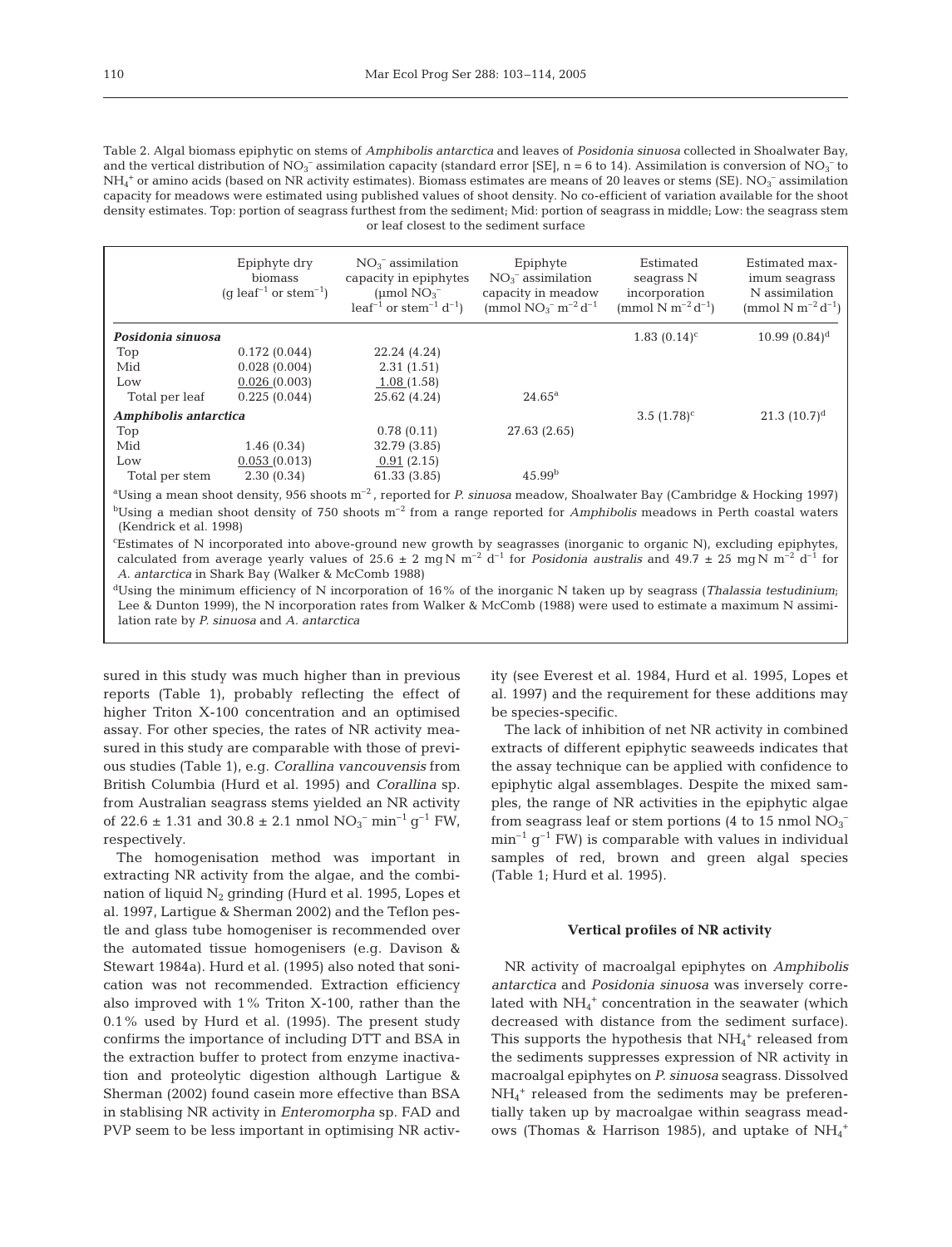111

can suppress the expression of NR in algae (Berges et al. 1995). The relationship between  $NO_3^-$  and  $NH_4^+$ availability and NR expression in algae has been more comprehensively characterised in phytoplankton and is less well understood in macroalgae. However, suppression or inactivation of NR activity by the presence of NH4 <sup>+</sup> is evident in Fig. 3A and has been shown in red macroalgae (Thomas & Harrison 1985, Ganesan et al. 2001), in the brown alga *Laminaria digitata* (E. B. Young unpubl.), and in the green alga *Acetabularia* mediterranea (Balandin & Aparicio 1992). If  $NH_4^+$ availability suppresses NR in epiphytic algae,  $NH_4$ <sup>+</sup> diffusion from the sediments into the water column may result in the reduced NR activity levels observed in *P. sinuosa* epiphytes growing closer to the sediment surface. Extrapolation of the relationship between NR activity in macroalgal epiphytes and  $\mathrm{NH}_4{}^+$  concentration (Fig. 3A) suggests that NR activity would be completely inhibited at water column concentrations between 1 and 2 µM. These values are close to that estimated by Dortch (1990) for complete inhibition of NR activity in phytoplankton.

The vertical profile in epiphytic macroalgal NR activity in *Amphibolis antarctica* was similar to that in *Posidonia sinuosa* but was not statistically significant. Greater replication may have reduced the variance in our data and possibly resulted in a significant trend in both seagrass types. In addition to a strong  $\mathrm{NH}_4^+$  gradient through the *A. antarctica*, there was an opposing vertical profile in  $NO_3^-$  (compare Fig. 2C and D, Fig. 3B) both of which are expected to influence the expression of NR activity in algae; NR expression requires the presence of  $NO<sub>3</sub><sup>-</sup>$  (Solomonson & Barber 1990) and there was a weak positive linear relationship between NR activity and  $NO<sub>3</sub><sup>-</sup>$  concentration in *A*. *antarctica* epiphytes  $(r^2 = 0.991;$  Fig. 3B), although no clear-cut relationship was observed for *P. sinuosa* epiphytes (Fig. 3B). In phytoplankton, NR activity can be enhanced by the presence of low  $NO<sub>3</sub><sup>-</sup>$  concentration, probably to ensure efficient assimilation of what  $NO<sub>3</sub>$ is available (Dortch 1990, Berges et al. 1995); recurrent or continual low  $NO<sub>3</sub><sup>-</sup>$  concentration in Perth coastal waters (Johannes et al. 1994) may thus stimulate NR activity in seagrass epiphytes.

Despite the apparent similarity in the vertical trend in epiphyte NR activity through the canopies of both seagrass species, it is possible that the lack of statistical significance for the data from *Amphibolis antarctica* meadows reflects a real difference between the 2 seagrass communities. This could be due to several factors including  $NO_3^-$  and  $NH_4^+$  availability, light and epiphyte composition. It is unknown if the differences observed in water column  $NO<sub>3</sub><sup>-</sup>$  concentrations between the 2 meadow types endure long enough to affect algal physiology and the extent to which inorganic N concentrations in seagrass meadows are seasonally or diurnally persistent, although this warrants further examination. Rapid turnover of  $NH_4^+$  (and urea) excreted by epifauna on the seagrass host could also contribute to  $NH_4$ <sup>+</sup> rather than  $NO_3$ <sup>-</sup> uptake by algae and seagrasses, but this may not be evident from water column sampling. Light is an important environmental factor regulating NR activity in algae, stimulating both  $NO_3^-$  uptake and expression of NR in macroalgae (Davison & Stewart 1984b, Gao et al. 1992, Lopes et al. 1997). The branching habit and high epiphyte loads resulted in the relatively high attenuation of light observed in *A*. *antarctica* meadows (see also Brush & Nixon 2002). However, the lack of a steep irradiance gradient in the *Posidonia sinuosa* meadow, where significant vertical variation in NR activity was observed, suggests that irradiance was not a major determinant of the observed trends in NR activity in seagrass epiphytes. The irradiance measured close to the sediment in *A*. *antarctica* and *P*. *sinuosa* were 40 and 800 µmol photons  $m^{-2}$  s<sup>-1</sup>, respectively, neither of which represents growth-limiting values for most macroalgae (Dring 1982).

NR activity may also be related to differences between the 2 seagrasses in the vertical patterns of epiphyte composition and turnover rate of leaves and stems to which the epiphytes attach. For seagrasses with strap-like leaves, such as *Posidonia sinuosa*, the diversity, as well as biomass, of epiphytic algae is highest on the leaf apex (Trautman & Borowitzka 1999). *P. sinuosa* leaves have an average longevity of 245 d (Marbà & Walker 1999) and grow from the base, with the oldest part of the leaf at the top of the canopy where the greatest epiphyte biomass was observed (Table 2; Trautman & Borowitzka 1999). This 'conveyer belt' of *P. sinuosa* leaf growth means that algae recruited to the younger leaf surface that remain attached to the leaf will be more mature when they reach the top of the leaf, a factor which may influence NO3 – metabolism. This spatial pattern in maturity may contribute to a pronounced gradient of NR activity in epiphytes on *P. sinuosa. Amphibolis* species do not show the same spatial relationship with epiphyte recruitment as the strap-leafed species (Lavery & Vanderklift 2002). Macroalgal biomass on *A. antarctica* was mostly found attached to the perennial stems, located in the middle section of the canopy (Table 2). This could eliminate any vertical gradient in NR activity amongst algal epiphytes related to age of algal epiphytes.

Leaving aside any possible differences in the vertical distribution of NR activity through the canopies, the NR rates on *Posidonia sinuosa* were clearly higher than those on *Amphibolis antarctica*. The current study did not include detailed analyses of species composition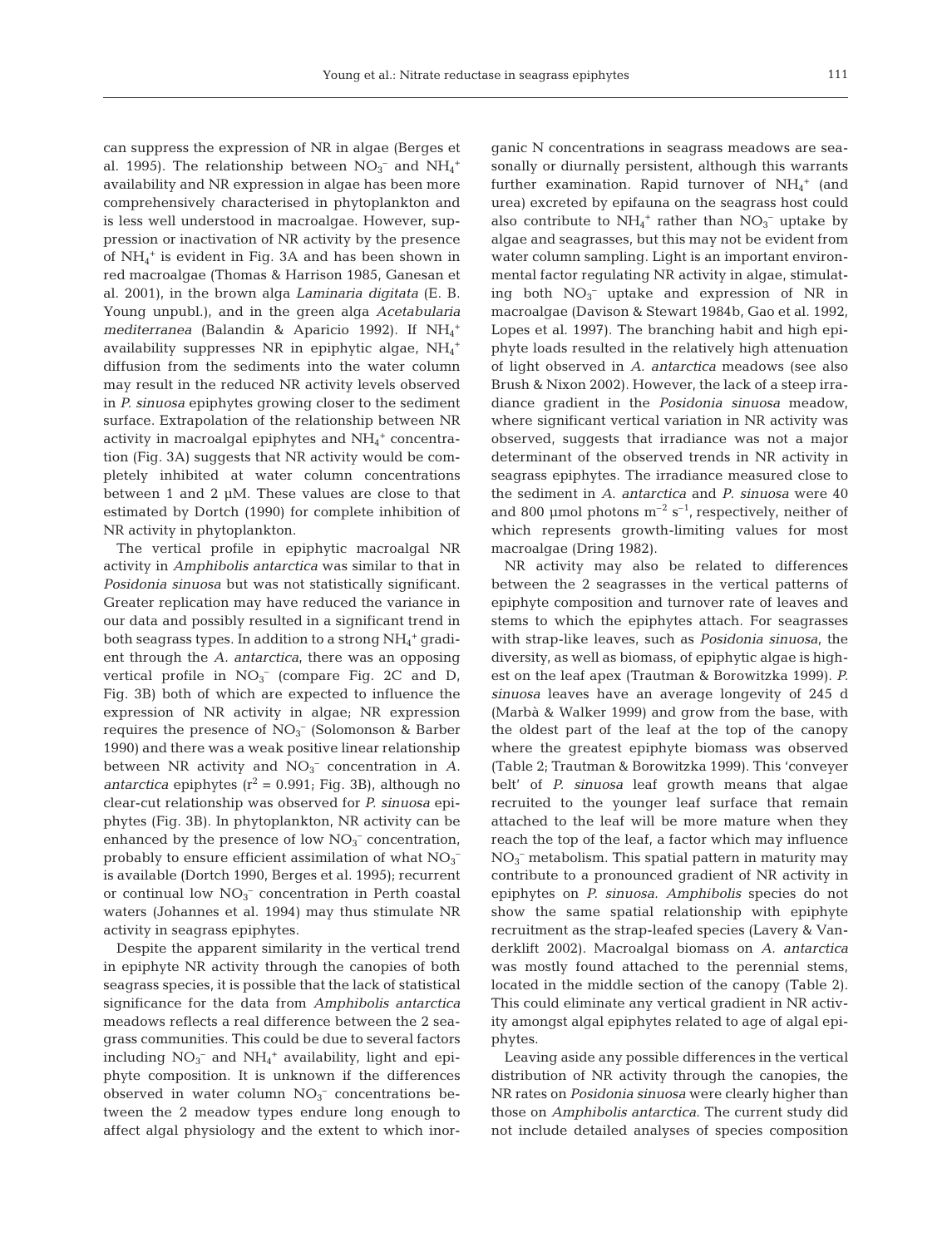and there are few comparative studies of the epiphyte assemblages on different seagrasses. However, previous work has shown a significant variation in the composition of epiphytes among seagrass species (Trautman & Borowitzka 1999, Lavery & Vanderklift 2002*)*. It is possible, therefore, that some of the differences in mass-specific NR activity between *A. antarctica* and *P. sinuosa* epiphytes were due to differences in the species composition.

#### **Ecosystem-level scaling**

Potential rates of  $NO<sub>3</sub><sup>-</sup>$  assimilation, estimated from observed NR activity, demonstrated the considerable capacity of macroalgae in seagrass meadows to capture NO3 – from the water column. Recent studies (e.g. Lee & Dunton 1999) attempted to estimate annual N budgets for seagrasses using measured inorganic N uptake rates. Using NR activity, the  $NO_3^-$  assimilating capacity of epiphytic algae was estimated to be more than double the N incorporation rates of seagrasses in both *Amphibolis antarctica* and *Posidonia sinuosa* meadows (Table 2). However, this may significantly overestimate the relative assimilation rates of epiphytic macroalgae, for 2 reasons. First, N incorporation estimates for the seagrasses were based on growth rates, and will underestimate the rate of N assimilation within seagrass tissues. We did correct for this using a published incorporation rate from the seagrass *Thalassia testudinum,* for which inorganic N uptake was found to be up to 6 times greater than N incorporation into new growth; this was attributed to excretion of dissolved inorganic and organic N (Lee & Dunton 1999). Second, the epiphyte biomass recorded at Shoalwater Bay was high compared to other seagrass meadows in the region, principally as they are summer values, and seasonal temperature fluctuations may influence assimilation rates. While shoot densities remain similar in both species over an annual cycle (Cambridge & Hocking 1997, Lavery et al. 1998), epiphyte loads vary significantly over a year. At Shoalwater Bay, in summer, the epiphyte load was approximately 0.225 g dry weight per *P. sinuosa* leaf and 2.3 g dry weight per *A. antarctica* stem. Over an annual cycle, Cambridge & Hocking (1997) measured annual epiphyte biomass means of approximately 0.024 g shoot–1 for *P. sinuosa*, and Lavery et al. (1998) estimated an annual average of 0.913 g shoot–1 for *Amphibolis griffithii*, approximately 10 and 40% of those measured in February at Shoalwater Bay, respectively. This suggests that our estimates based on Shoalwater Bay data from summer are likely to be at the upper end of potential  $NO<sub>3</sub><sup>-</sup>$  assimilation, and that annual averages could be about 1 order of magnitude lower than those we have estimated.

Allowing for these discrepancies, the  $NO<sub>3</sub><sup>-</sup>$  assimilating capacity in macroalgal epiphytes was at least comparable to the estimated rate of N acquisition by *Posidonia sinuosa* or *Amphibolis antarctica* (Table 2), so epiphytic algae on these seagrasses represent a potentially major reservoir for water column  $NO<sub>3</sub><sup>-</sup>$ . However, given the low N concentration in water around the meadows, and that NR is the rate-limiting enzyme in  $NO<sub>3</sub><sup>-</sup>$  assimilation, N incorporation may be limited by availability of  $NO<sub>3</sub><sup>-</sup>$  rather than by  $NO<sub>3</sub><sup>-</sup>$  assimilation capacity. The potential contribution of epiphytes to total N assimilation in a seagrass meadow could be higher if the epiphytes assimilate significant amounts of  $NH_4^+$  from the water column.  $NH_4^+$  concentration in Perth coastal waters is very low, and  $NO<sub>3</sub><sup>-</sup>$  is the dominant form of dissolved inorganic N (Johannes et al. 1994; Fig. 2) though epifaunal excretion may supply additional  $NH_4$ <sup>+</sup> for uptake.

There are few estimates of NR activity from seagrasses, but Touchette & Burkholder (2001) recently measured NR activity in *Zostera marina* using an *in situ* assay, and reported 8.3 nmol  $NO<sub>3</sub><sup>-</sup> min<sup>-1</sup> g<sup>-1</sup>$  tissue under ambient  $NO<sub>3</sub><sup>-</sup>$  conditions. This is similar to the range of values observed for macroalgal epiphytes from *Posidonia sinuosa* and *Amphibolis antarctica*, although the *in situ* and *in vitro* assays may not be strictly comparable. The comparison of N incorporation by epiphytes versus seagrasses has not accounted for below-ground N acquisition by seagrasses, although estimates of this vary from half the total N acquisition in *Thalassia testudinum* (Lee & Dunton 1999), to somewhat less in *A. antarctica* (Pedersen et al. 1997) and minimal in *P. oceanica* (Kraemer et al. 1997). However, the N incorporation values (Walker & McComb 1988) we used were for above-ground biomass only. Furthermore, production rates of algal epiphytes are higher than those of seagrasses (Cambridge & Hocking 1997), and macroalgae can also take up inorganic N faster than seagrasses (e.g. Pedersen 1994, cf. Pedersen et al. 1997), competing effectively for dissolved inorganic N in the water column.

Based on the above estimates, epiphytes could play a significant role in nitrate acquisition in both the seagrass meadow types we examined. Under oligotrophic conditions, epiphytes may confer a significant advantage to seagrass ecosystems by assimilating N and by reducing export of N from the meadow by contributing to the trapped detrital component of meadows. Within a tropical seagrass community, living seagrass only contained 6% of total N, with over 90% total N represented in particulate detritus (Boon 1986), to which epiphytes make an important contribution. Of course any benefits conferred by macroalgal epiphytes on nutrient dynamics of seagrass meadows may be offset by a reduction of light reaching the seagrass leaves.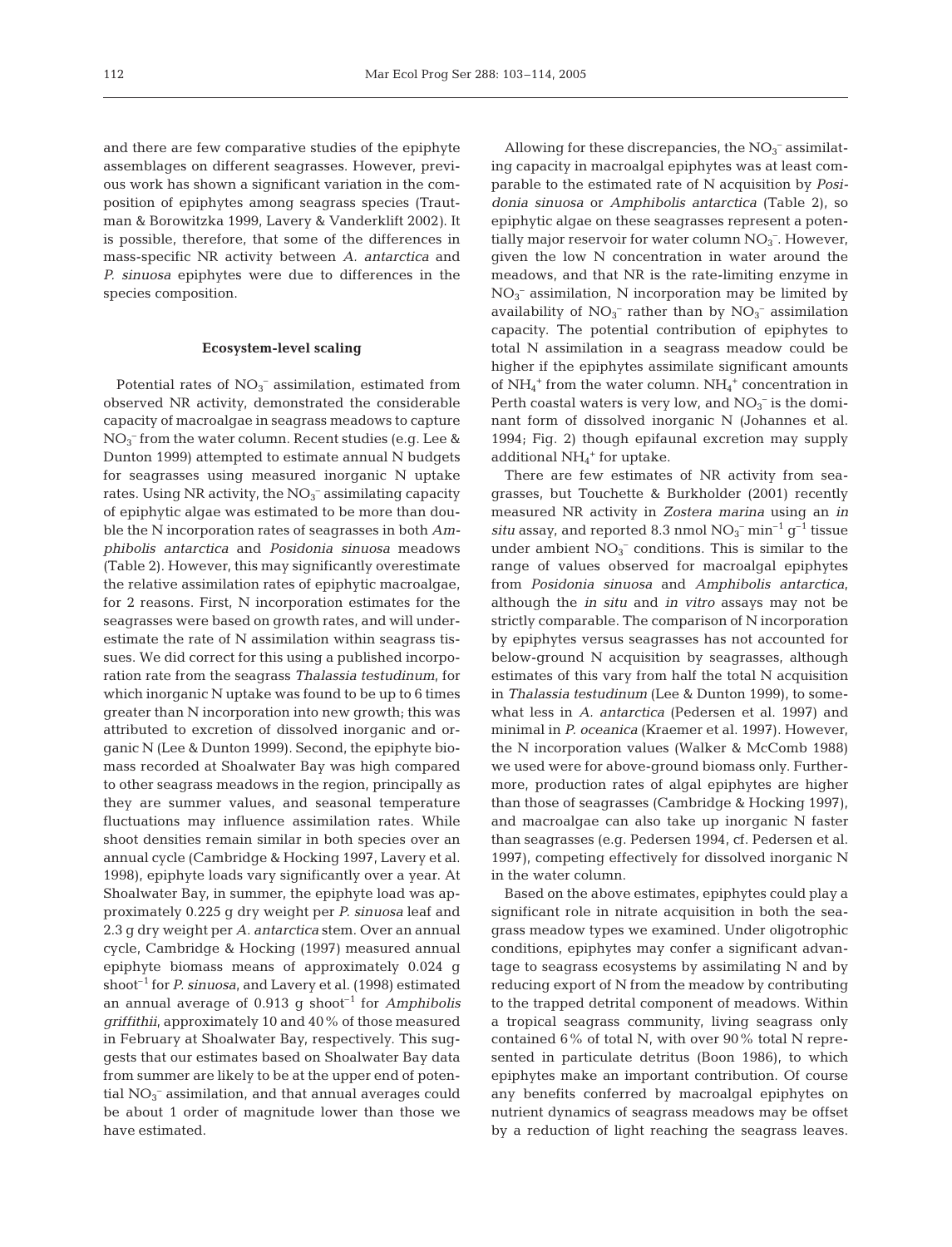However, in clear oligotrophic waters at low and moderate latitudes, this reduction is unlikely to limit growth, and epiphytes may also shield seagrasses from harmful UV radiation.

## **SUMMARY AND CONCLUSIONS**

The improved *in vitro* NR assay was applicable to a diverse range of 22 macroalgal taxa; with liquid nitrogen freezing soon after collection, the assay can be used to estimate NR activity, and thus estimate a max- $\text{imm} \text{NO}_3^-$  assimilation rate, in field samples. A decrease in the NR activity in *Posidonia sinuosa* epiphytes growing closer to the sediments, and tight negative relationships between NR activity and water column NH4 <sup>+</sup> concentration, support the hypothesis that higher  $NH_4$ <sup>+</sup> concentration close to the sediment suppresses NR activity in macroalgal epiphytes on *P. sinuosa* leaves. The lower NR activity overall and lack of significant vertical variation in NR activity in algae growing on *Amphibolis antarctica* could relate to higher  $NO_3^-$  availability or confounding effects of macroalgal species composition and distribution. The potential NO<sub>3</sub><sup>-</sup> assimilation by macroalgal epiphytes on seagrasses represents a major sink for watercolumn  $NO_3^-$ , but  $NO_3^-$  capture and incorporation by macroalgal epiphytes may be more limited by  $NO<sub>3</sub>$ availability than assimilation capacity.

*Acknowledgements*. E.B.Y. was supported by a NERC UK grant to J.A.B. and M.J.D. and a travel grant from Edith Cowan University's Faculty Visiting Research Fellows Scheme. B.v.E. was supported by an Australian Postgraduate Award. T. Reid made the biomass measurements and M.L. Cambridge provided expert advice and field assistance. At Monash University, Victoria, Australia, J. Beardall generously provided laboratory space and assisted with algal collection, J. Baldwin provided equipment loan and C. Ashburner assisted with algal identification.

#### LITERATURE CITED

- Araki S, Ikawa T, Oohusa T, Nisizawa K (1979) Some enzymic properties of nitrate reductase from *Porphyra yezoensis* Uneda f. narawaensis Miura. Bull Jpn Soc Sci Fish 45: 919–924
- Balandin T, Aparicio PJ (1992) Regulation of nitrate reductase in *Acetabularia mediterranea.* J Exp Bot 43:625–631
- Berges JA, Cochlan WP, Harrison PJ (1995) Laboratory and field responses of algal nitrate reductase to diel periodicity in irradiance, nitrate exhaustion, and the presence of ammonium. Mar Ecol Prog Ser 124:259–269
- Boon PI (1986) Nitrogen pools in seagrass beds of *Cymodocea serrulata* and *Zostera capricorni* of Moreton Bay, Australia. Aquat Bot 25:1–19
- Brush MJ, Nixon SW (2002) Direct measurements of light attenuation by epiphytes on eelgrass *Zostera marina*. Mar Ecol Prog Ser 238:73–79
- Cambridge ML, Hocking PJ (1997) Annual primary production and nutrient dynamics of the seagrasses *Posidonia sinuosa* and *Posidonia australis* in south-western Australia. Aquat Bot 59:277–295
- Corzo A, Niell FX (1991) Determination of nitrate reductase activity in *Ulva rigida* C. Agardh by the *in situ* method. J Exp Mar Biol Ecol 146:181–191
- Davison IR, Stewart WDP (1984a) Studies on nitrate reductase activity in *Laminaria digitata* (Huds.) Lamour. I. Longitudinal and transverse profiles of nitrate reductase activity within the thallus. J Exp Mar Biol Ecol 74:201–210
- Davison IR, Stewart WDP (1984b) Studies on nitrate reductase activity in *Laminaria digitata* (Huds.) Lamour. II. The role of nitrate availability in the regulation of enzyme activity. J Exp Mar Biol Ecol 79:65–78
- Davison IR, Andrews M, Stewart WDP (1984) Regulation of growth in *Laminaria digitata*: use of *in vivo* nitrate reductase activities as an indicator of nitrogen limitation in field populations of *Laminaria* spp. Mar Biol 84:207–217
- Dortch Q (1990) The interaction between ammonium and nitrate uptake in phytoplankton. Mar Ecol Prog Ser 61: 183–201
- Dring MJ (1982) The biology of marine plants. Cambridge University Press, Cambridge
- Everest SA, Hipkin CR, Syrett PJ (1984) The effect of phosphate and flavin adenine dinucleotide on nitrate reductase activity of some unicellular marine algae. J Exp Mar Biol Ecol 76:263–275
- Ganesan M, Mairh OP, Rao PVS (2001) Effect of pre-incubation of nitrate and ammonium in cultures on nitrate reductase activity in marine red algae *Gelidiella* and *Gracilaria* from southeast coast of India. Indian J Mar Sci 4:232–236
- Gao Y, Smith GJ, Alberte RS (1992) Light regulation of nitrate reductase in *Ulva fenestrata* (Chlorophyceae). I. Influence of light regimes on nitrate reductase activity. Mar Biol 112: 691–696
- Hauxwell J, Cebrian J, Furlong C, Valiela I (2001) Macroalgal canopies contribute to eelgrass *(Zostera marina)* decline in temperate estuarine ecosystems. Ecology 82:1007–1022
- Haxen PG, Lewis OAM (1981) Nitrate assimilation in the marine kelp, *Macrocystis angustifolia* (Phaeophyceae). Bot Mar 24:631–635
- Holmes RM, Aminot A, Kerouel R, Hooker BA, Peterson BJ (1999) A simple and precise method for measuring ammonium in marine and freshwater ecosystems. Can J Fish Aquat Sci 56:1801–1808
- Hurd CL, Berges JA, Osborne J, Harrison PJ (1995) An *in vitro* nitrate reductase assay for marine macroalgae: optimization and characterization of the enzyme for *Fucus gardneri* (Phaeophyta). J Phycol 31:835–843
- Johannes RE, Pearce AF, Weibe WJ, Crossland CJ, Rimmer DW, Smith DF, Manning C (1994) Nutrient characteristics of well-mixed coastal waters off Perth, Western Australia. Estuar Coast Shelf Sci 39:273–285
- Kendrick GA, Lavery PS (2001) Assessing biomass, assemblage structure and production of algal epiphytes on seagrasses. In: Short FT, Coles RG (eds) Global seagrass research methods. Elsevier Science, Amsterdam, p 199–222
- Kendrick GA, Campey M, Lavery P, Westera M, Wheeler K (1998) Shells and dredging environmental management programme. Project S1: Ecological significance of seagrass. Task 7: Primary production. Final Report to Cockburn Cement, Perth
- Kraemer GP, Mazzella L, Alberte RS (1997) Nitrogen assimilation and partitioning in the Mediterranean seagrass *Posidonia oceanica*. PSZN I: Mar Ecol 18:175–188